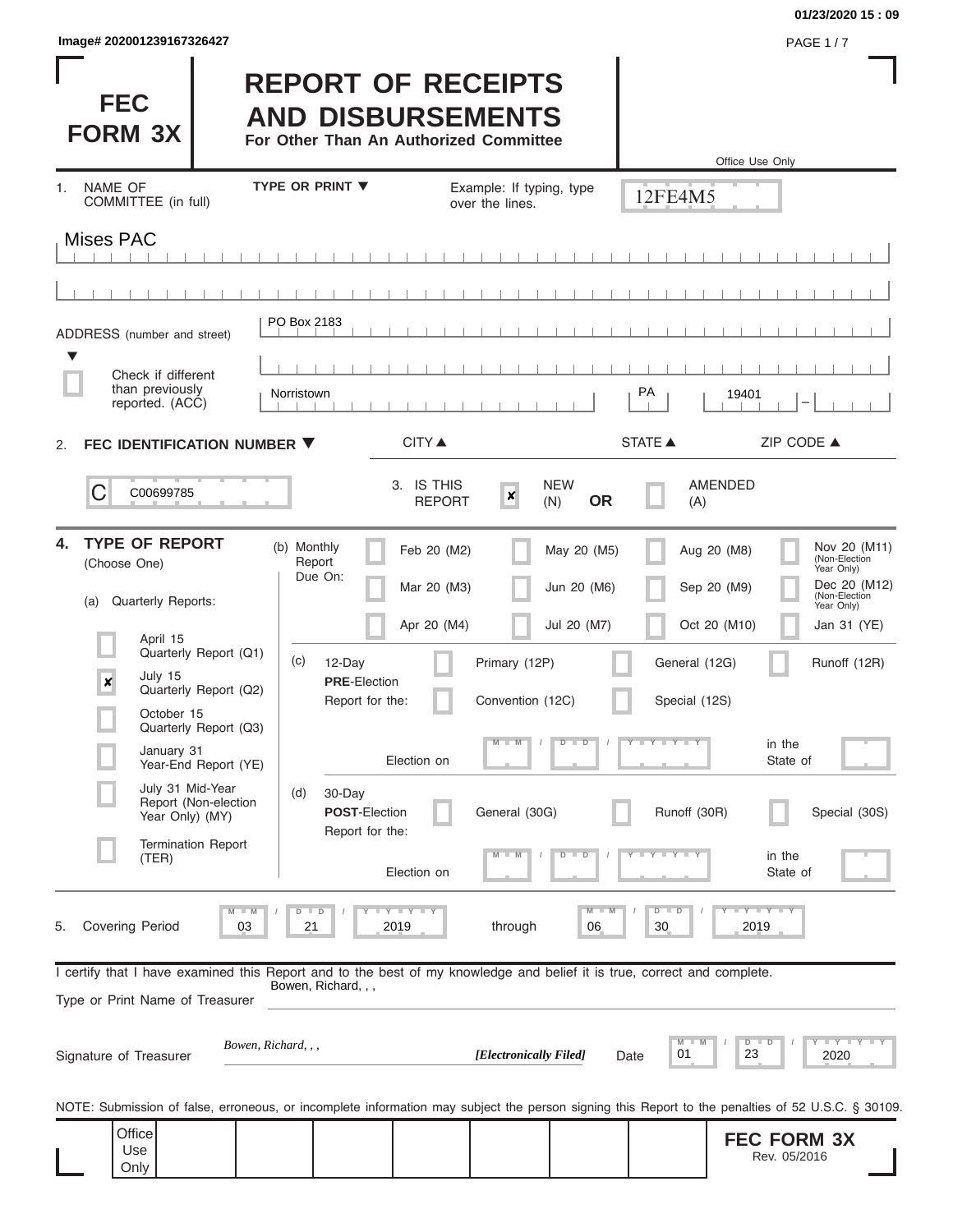$\vert x \vert$ 

|    | Image# 202001239167326428                                                                             |                                                      |                                                 |
|----|-------------------------------------------------------------------------------------------------------|------------------------------------------------------|-------------------------------------------------|
|    | FEC Form 3X (Rev. 05/2016)                                                                            | <b>SUMMARY PAGE</b><br>OF RECEIPTS AND DISBURSEMENTS | Page 2                                          |
|    | Write or Type Committee Name                                                                          |                                                      |                                                 |
|    | Mises PAC                                                                                             |                                                      |                                                 |
|    | M<br>Report Covering the Period:<br>From:                                                             | Y TY<br>D<br>D<br>03<br>21<br>2019                   | M<br>D<br>D<br>30<br>2019<br>06<br>To:          |
|    |                                                                                                       | <b>COLUMN A</b><br><b>This Period</b>                | <b>COLUMN B</b><br><b>Calendar Year-to-Date</b> |
| 6. | Cash on Hand<br>(a)<br>$-Y - Y - IY$<br>January 1,<br>2019                                            |                                                      | 0.00                                            |
|    | Cash on Hand at<br>(b)<br>Beginning of Reporting Period                                               | 0.00                                                 |                                                 |
|    | Total Receipts (from Line 19)<br>(c)                                                                  | 3188.35                                              | 3188.35                                         |
|    | Subtotal (add Lines 6(b) and<br>(d)<br>6(c) for Column A and Lines<br>$6(a)$ and $6(c)$ for Column B) | 3188.35                                              | 3188.35                                         |
| 7. | Total Disbursements (from Line 31)                                                                    | 139.88                                               | 139.88                                          |
| 8. | Cash on Hand at Close of<br><b>Reporting Period</b><br>(subtract Line $7$ from Line $6(d)$ )          | 3048.47                                              | 3048.47                                         |
| 9. | Debts and Obligations Owed TO<br>the Committee (Itemize all on<br>Schedule C and/or Schedule D)       | 0.00                                                 |                                                 |
|    | 10. Debts and Obligations Owed BY<br>the Committee (Itemize all on<br>Schedule C and/or Schedule D)   | T<br>0.00                                            |                                                 |

This committee has qualified as a multicandidate committee. (see FEC FORM 1M)

### **For further information contact:**

Federal Election Commission 999 E Street, NW Washington, DC 20463

Toll Free 800-424-9530 Local 202-694-1100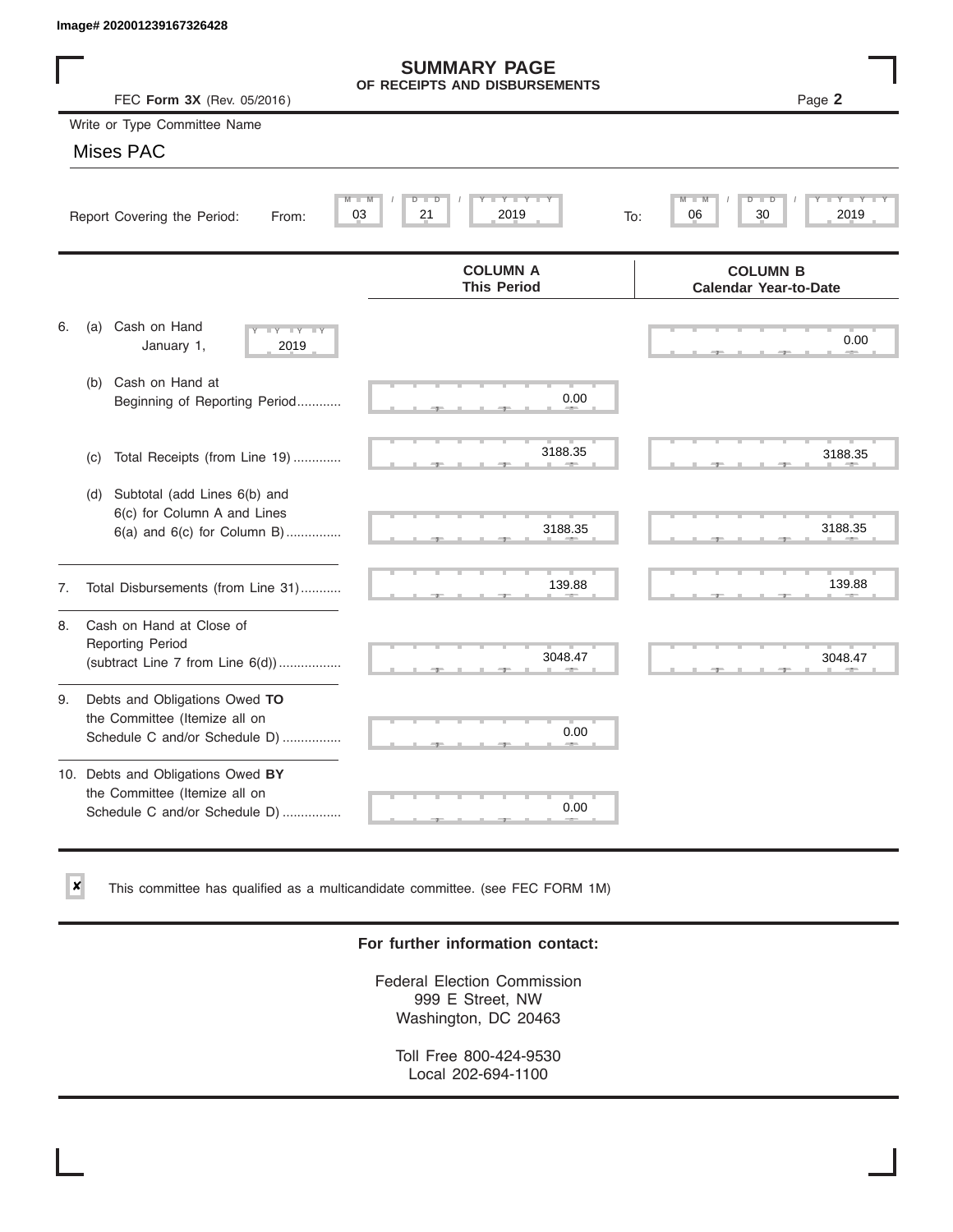# **DETAILED SUMMARY PAGE**

## Mises PAC

|                                                                        | <b>DETAILED SUMMARY PAGE</b>                |                                                 |
|------------------------------------------------------------------------|---------------------------------------------|-------------------------------------------------|
| FEC Form 3X (Rev. 05/2016)                                             | of Receipts                                 | Page 3                                          |
| Write or Type Committee Name                                           |                                             |                                                 |
| <b>Mises PAC</b>                                                       |                                             |                                                 |
| $M \perp M$                                                            | $I - Y - I - Y - I - Y$                     | $T - Y = T - Y$<br>M<br>$D$ $D$                 |
| 03<br>Report Covering the Period:<br>From:                             | $D$ $D$<br>21<br>2019<br>To:                | 06<br>30<br>2019                                |
| I. Receipts                                                            | <b>COLUMN A</b><br><b>Total This Period</b> | <b>COLUMN B</b><br><b>Calendar Year-to-Date</b> |
| 11. Contributions (other than loans) From:                             |                                             |                                                 |
| Individuals/Persons Other<br>(a)                                       |                                             |                                                 |
| <b>Than Political Committees</b><br>Itemized (use Schedule A)<br>(i)   | 3188.35                                     | 3188.35                                         |
|                                                                        |                                             |                                                 |
|                                                                        | 0.00                                        | 0.00                                            |
| (iii) TOTAL (add                                                       |                                             |                                                 |
| Lines $11(a)(i)$ and $(ii)$                                            | 3188.35                                     | 3188.35                                         |
|                                                                        |                                             | 0.00                                            |
| Political Party Committees<br>(b)<br><b>Other Political Committees</b> | 0.00                                        |                                                 |
| (C)                                                                    | 0.00                                        | 0.00                                            |
| Total Contributions (add Lines<br>(d)                                  |                                             |                                                 |
| $11(a)(iii)$ , (b), and (c)) (Carry                                    |                                             |                                                 |
|                                                                        | 3188.35                                     | 3188.35                                         |
| 12. Transfers From Affiliated/Other                                    |                                             |                                                 |
|                                                                        | 0.00                                        | 0.00                                            |
|                                                                        | 0.00                                        | 0.00                                            |
|                                                                        |                                             |                                                 |
| 14. Loan Repayments Received                                           | 0.00                                        | 0.00                                            |
| 15. Offsets To Operating Expenditures                                  |                                             |                                                 |
| (Refunds, Rebates, etc.)                                               |                                             |                                                 |
| (Carry Totals to Line 37, page 5)                                      | 0.00                                        | 0.00                                            |
| 16. Refunds of Contributions Made                                      |                                             |                                                 |
| to Federal Candidates and Other<br>Political Committees                |                                             |                                                 |
| 17. Other Federal Receipts                                             | 0.00                                        | 0.00                                            |
| (Dividends, Interest, etc.)                                            | 0.00                                        | 0.00                                            |
| 18. Transfers from Non-Federal and Levin Funds                         |                                             |                                                 |
| (a) Non-Federal Account                                                |                                             |                                                 |
|                                                                        | $0.00\,$                                    | 0.00                                            |
|                                                                        |                                             |                                                 |
| (b) Levin Funds (from Schedule H5)                                     | 0.00                                        | 0.00                                            |
| (c) Total Transfers (add $18(a)$ and $18(b)$ )                         | 0.00                                        | 0.00                                            |
|                                                                        |                                             |                                                 |
| 19. Total Receipts (add Lines 11(d),                                   |                                             |                                                 |
| 12, 13, 14, 15, 16, 17, and 18(c))                                     | 3188.35                                     | 3188.35                                         |
|                                                                        |                                             |                                                 |
| 20. Total Federal Receipts                                             |                                             |                                                 |
| (subtract Line 18(c) from Line 19) ▶                                   | 3188.35<br>$-$                              | 3188.35                                         |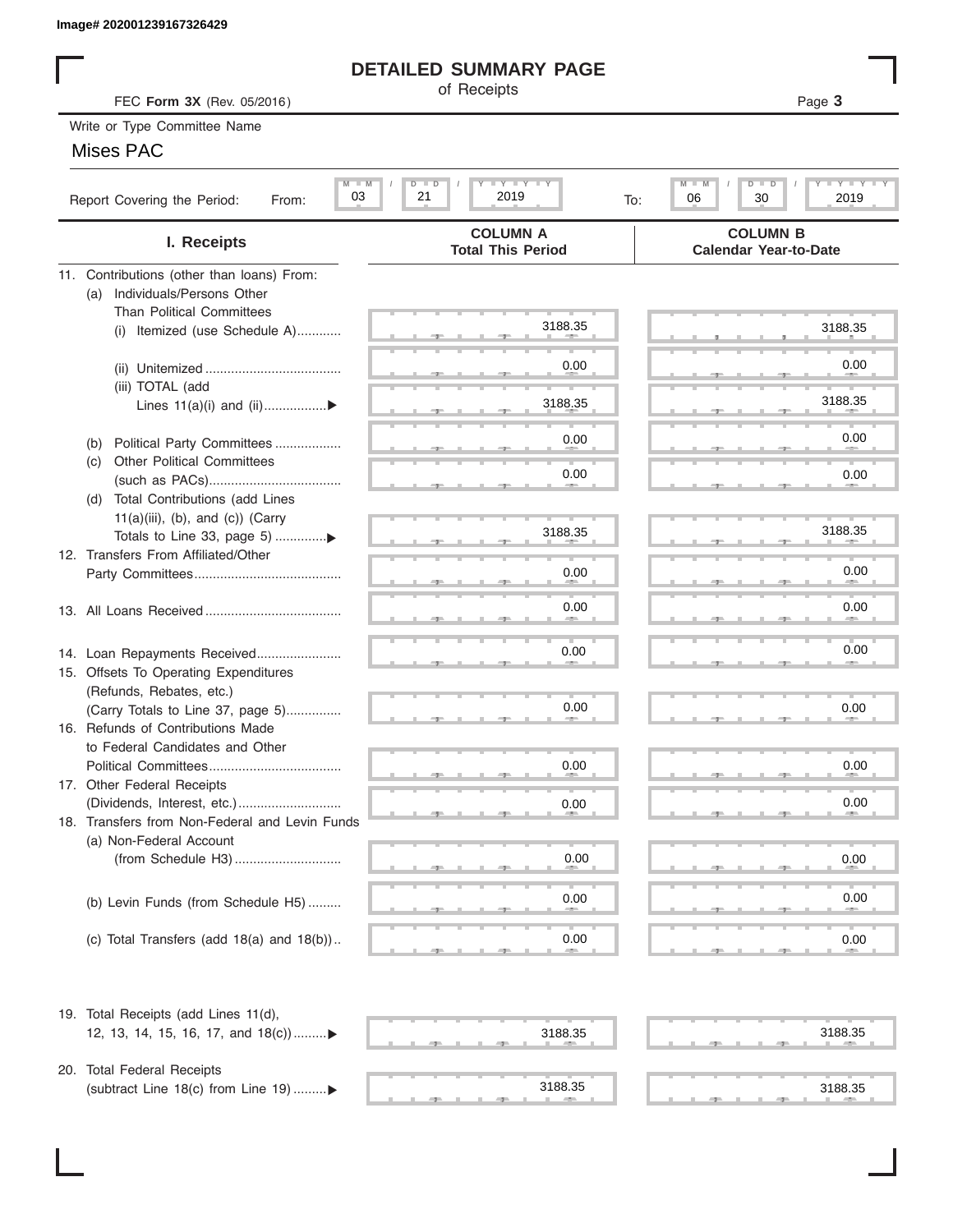I

# **DETAILED SUMMARY PAGE**

of Disbursements

| FEC Form 3X (Rev. 05/2016)                                                                                             |                                             | Page 4                                          |
|------------------------------------------------------------------------------------------------------------------------|---------------------------------------------|-------------------------------------------------|
| II. Disbursements                                                                                                      | <b>COLUMN A</b><br><b>Total This Period</b> | <b>COLUMN B</b><br><b>Calendar Year-to-Date</b> |
| 21. Operating Expenditures:<br>(a) Allocated Federal/Non-Federal<br>Activity (from Schedule H4)                        |                                             |                                                 |
| (i)                                                                                                                    | 0.00                                        | 0.00                                            |
| Non-Federal Share<br>(ii)<br>(b) Other Federal Operating                                                               | 0.00                                        | 0.00                                            |
|                                                                                                                        | 139.88                                      | 139.88                                          |
| (c) Total Operating Expenditures<br>(add 21(a)(i), (a)(ii), and (b))  ▶                                                | 139.88                                      | 139.88                                          |
| 22. Transfers to Affiliated/Other Party                                                                                | 0.00                                        | 0.00                                            |
| 23. Contributions to<br>Federal Candidates/Committees<br>and Other Political Committees                                | 0.00                                        | 0.00                                            |
| 24. Independent Expenditures                                                                                           | 0.00                                        | 0.00                                            |
| 25. Coordinated Party Expenditures<br>$(52 \text{ U.S.C. }$ § 30116(d))                                                | 0.00<br>an a                                | 0.00                                            |
| 26. Loan Repayments Made                                                                                               | 0.00                                        | 0.00                                            |
| 28. Refunds of Contributions To:                                                                                       | 0.00                                        | 0.00                                            |
| (a) Individuals/Persons Other<br>Than Political Committees                                                             | 0.00                                        | 0.00                                            |
| Political Party Committees<br>(b)                                                                                      | 0.00                                        | 0.00                                            |
| <b>Other Political Committees</b><br>(c)                                                                               | 0.00                                        | 0.00                                            |
| <b>Total Contribution Refunds</b><br>(d)<br>(add Lines 28(a), (b), and (c))                                            | 0.00                                        | 0.00                                            |
| 29. Other Disbursements (Including                                                                                     | 0.00                                        | 0.00                                            |
| 30. Federal Election Activity (52 U.S.C. § 30101(20))<br>(a) Allocated Federal Election Activity<br>(from Schedule H6) |                                             |                                                 |
|                                                                                                                        | 0.00                                        | 0.00                                            |
| (ii) "Levin" Share<br>Federal Election Activity Paid<br>(b)                                                            | 0.00                                        | 0.00                                            |
| Entirely With Federal Funds<br>Total Federal Election Activity (add<br>(C)                                             | 0.00                                        | 0.00                                            |
| Lines $30(a)(i)$ , $30(a)(ii)$ and $30(b))$                                                                            | 0.00                                        | 0.00                                            |
| 31. Total Disbursements (add Lines 21(c), 22,<br>23, 24, 25, 26, 27, 28(d), 29 and 30(c))                              | 139.88                                      | 139.88                                          |
| 32. Total Federal Disbursements<br>(subtract Line 21(a)(ii) and Line 30(a)(ii)                                         |                                             |                                                 |
|                                                                                                                        | 139.88                                      | 139.88                                          |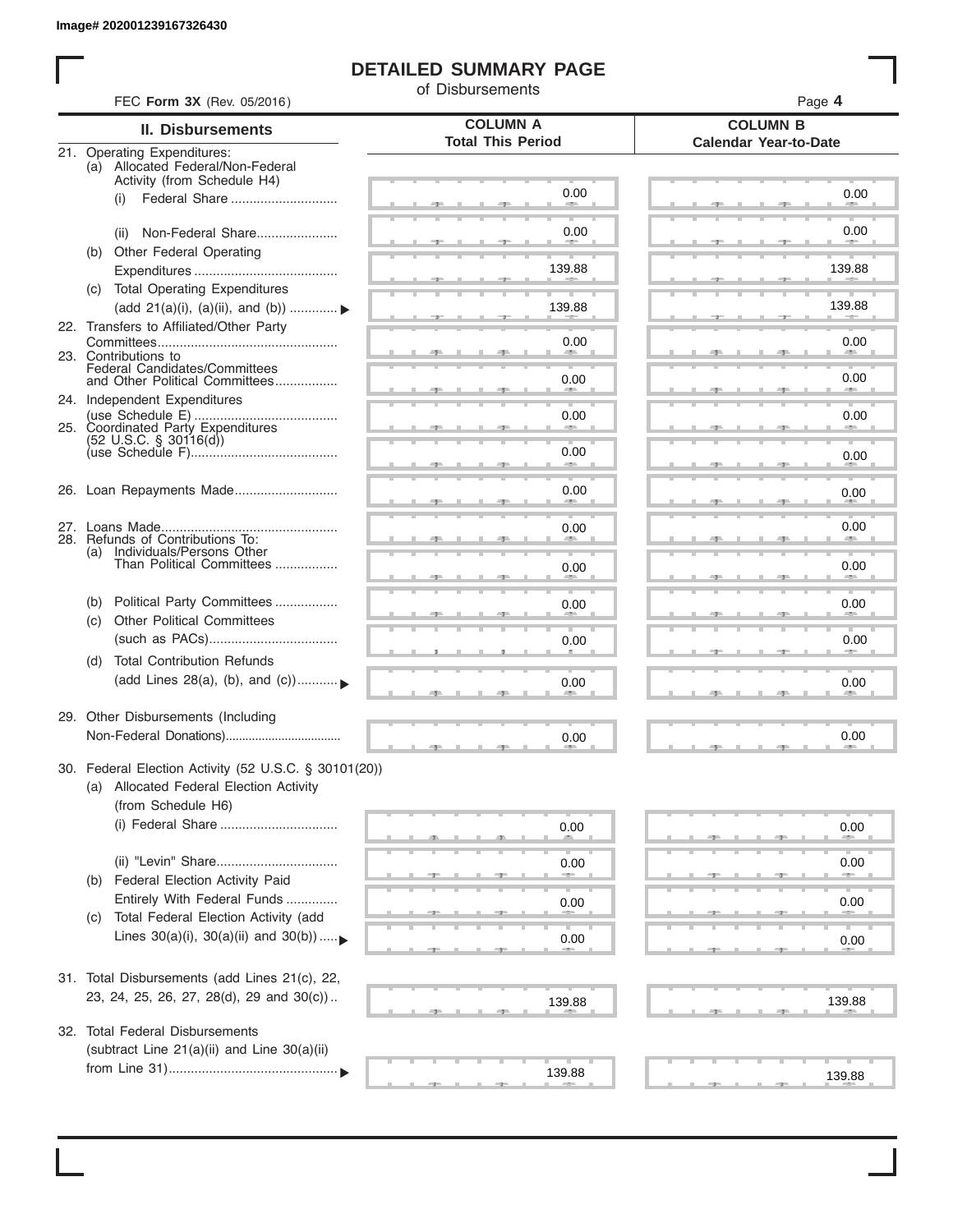ı

## **DETAILED SUMMARY PAGE**

of Disbursements

| FEC Form 3X (Rev. 05/2016)                                                     | <u>UL DISDUISCIIICIIIS</u>                  | Page 5                                          |
|--------------------------------------------------------------------------------|---------------------------------------------|-------------------------------------------------|
| III. Net Contributions/<br><b>Operating Expenditures</b>                       | <b>COLUMN A</b><br><b>Total This Period</b> | <b>COLUMN B</b><br><b>Calendar Year-to-Date</b> |
| 33. Total Contributions (other than loans)                                     | 3188.35                                     | 3188.35                                         |
| 34. Total Contribution Refunds                                                 | 0.00                                        | 0.00                                            |
| 35. Net Contributions (other than loans)<br>(subtract Line 34 from Line 33)    | 3188.35                                     | 3188.35                                         |
| 36. Total Federal Operating Expenditures<br>(add Line 21(a)(i) and Line 21(b)) | 139.88                                      | 139.88                                          |
| 37. Offsets to Operating Expenditures                                          | 0.00                                        | 0.00                                            |
| 38. Net Operating Expenditures                                                 | 139.88                                      | 139.88                                          |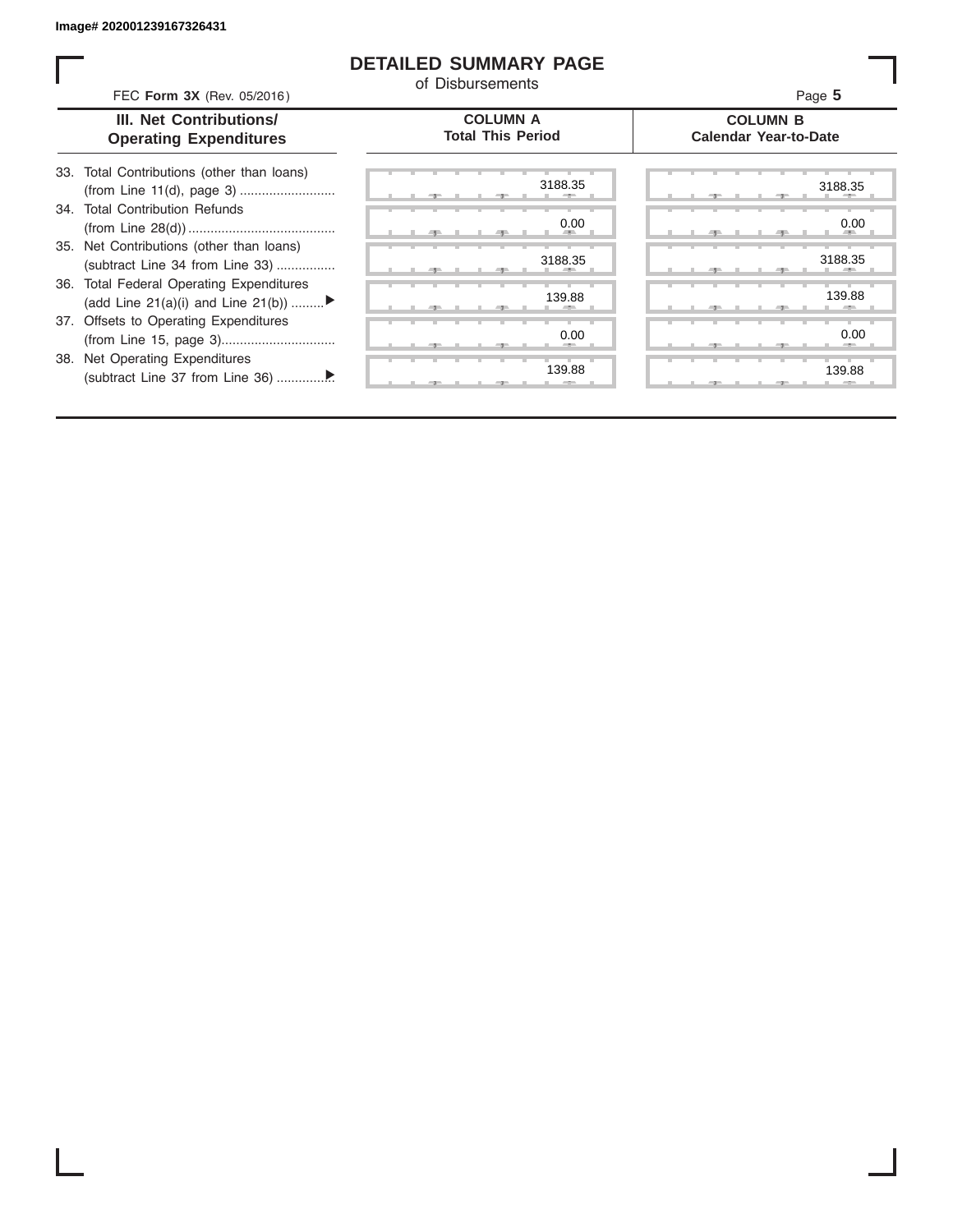#### **Image# 202001239167326432**

|                          | <b>SCHEDULE A (FEC Form 3X)</b> |
|--------------------------|---------------------------------|
| <b>ITEMIZED RECEIPTS</b> |                                 |

Use separate schedule(s) (check only one)<br>for each category of the  $\overline{\mathbf{x}}$  11a  $\overline{\phantom{a}}$  11

FOR LINE NUMBER:

PAGE 6 OF 7

| IIEMIZED RECEIPIS                                                                                                | for each category of the<br>Detailed Summary Page                                                                                                                                                                                                                                       | $\pmb{\times}$<br>11a<br>12<br>11 <sub>b</sub><br>11c<br>13<br>14<br>15<br>16<br>17                  |
|------------------------------------------------------------------------------------------------------------------|-----------------------------------------------------------------------------------------------------------------------------------------------------------------------------------------------------------------------------------------------------------------------------------------|------------------------------------------------------------------------------------------------------|
|                                                                                                                  | Any information copied from such Reports and Statements may not be sold or used by any person for the purpose of soliciting contributions<br>or for commercial purposes, other than using the name and address of any political committee to solicit contributions from such committee. |                                                                                                      |
| NAME OF COMMITTEE (In Full)<br>Mises PAC                                                                         |                                                                                                                                                                                                                                                                                         |                                                                                                      |
| Full Name of Individual (Last, First, Middle Initial) or Full Organization Name<br>A. Ashley, Richard, , ,       |                                                                                                                                                                                                                                                                                         | Date of Receipt                                                                                      |
| Mailing Address 157 S. 9th Street<br>City                                                                        | State<br>Zip Code                                                                                                                                                                                                                                                                       | $Y = Y$<br>$\overline{\mathsf{M}}$<br>$\Box$<br>D<br>2019<br>05<br>06<br>Transaction ID: SA11AI.4102 |
| Manville                                                                                                         | <b>NJ</b><br>08835                                                                                                                                                                                                                                                                      | Amount of Each Receipt this Period                                                                   |
| FEC ID number of contributing<br>federal political committee.                                                    | C                                                                                                                                                                                                                                                                                       | 250.00                                                                                               |
| Name of Employer (for Individual)<br>County of Passaic NJ                                                        | Occupation (for Individual)<br>Security                                                                                                                                                                                                                                                 | Memo Item                                                                                            |
| Receipt For:<br>Primary<br>General<br>Other (specify) $\blacktriangledown$                                       | Aggregate Year-to-Date ▼<br>250.00                                                                                                                                                                                                                                                      |                                                                                                      |
| Full Name of Individual (Last, First, Middle Initial) or Full Organization Name<br>B. Ashley, Richard, , ,       |                                                                                                                                                                                                                                                                                         | Date of Receipt                                                                                      |
| Mailing Address 157 S. 9th Street                                                                                |                                                                                                                                                                                                                                                                                         | $M - I$<br>$Y - Y$<br>т<br>$\overline{\mathbf{M}}$<br>₽<br>$\overline{D}$<br>2019<br>05<br>06        |
| City<br>Manville                                                                                                 | State<br>Zip Code<br><b>NJ</b><br>08835                                                                                                                                                                                                                                                 | Transaction ID: SA11AI.4106<br>Amount of Each Receipt this Period                                    |
| FEC ID number of contributing<br>federal political committee.                                                    | C                                                                                                                                                                                                                                                                                       | 0.00                                                                                                 |
| Name of Employer (for Individual)<br>County of Passaic NJ                                                        | Occupation (for Individual)<br>Security                                                                                                                                                                                                                                                 | Memo Item                                                                                            |
| Receipt For:<br>Primary<br>General<br>Other (specify) $\blacktriangledown$                                       | Aggregate Year-to-Date ▼<br>250.00                                                                                                                                                                                                                                                      |                                                                                                      |
| Full Name of Individual (Last, First, Middle Initial) or Full Organization Name<br><b>C.</b> Morin, Gregory, , , |                                                                                                                                                                                                                                                                                         | Date of Receipt                                                                                      |
| Mailing Address 2100 Union Church Road                                                                           |                                                                                                                                                                                                                                                                                         | Y TYT<br>$D$ $D$<br>$M - M$<br>05<br>06<br>2019                                                      |
| City<br><b>Bishop</b>                                                                                            | State<br>Zip Code<br>GA<br>30621                                                                                                                                                                                                                                                        | Transaction ID: SA11AI.4104<br>Amount of Each Receipt this Period                                    |
| FEC ID number of contributing<br>federal political committee.                                                    | C                                                                                                                                                                                                                                                                                       | 257.78                                                                                               |
| Name of Employer (for Individual)<br>Seachem Laboratories                                                        | Occupation (for Individual)<br>CEO                                                                                                                                                                                                                                                      | Memo Item                                                                                            |
| Receipt For:<br>Primary<br>General<br>Other (specify)                                                            | Aggregate Year-to-Date ▼<br>257.78                                                                                                                                                                                                                                                      |                                                                                                      |
|                                                                                                                  |                                                                                                                                                                                                                                                                                         | 507.78                                                                                               |
|                                                                                                                  |                                                                                                                                                                                                                                                                                         |                                                                                                      |